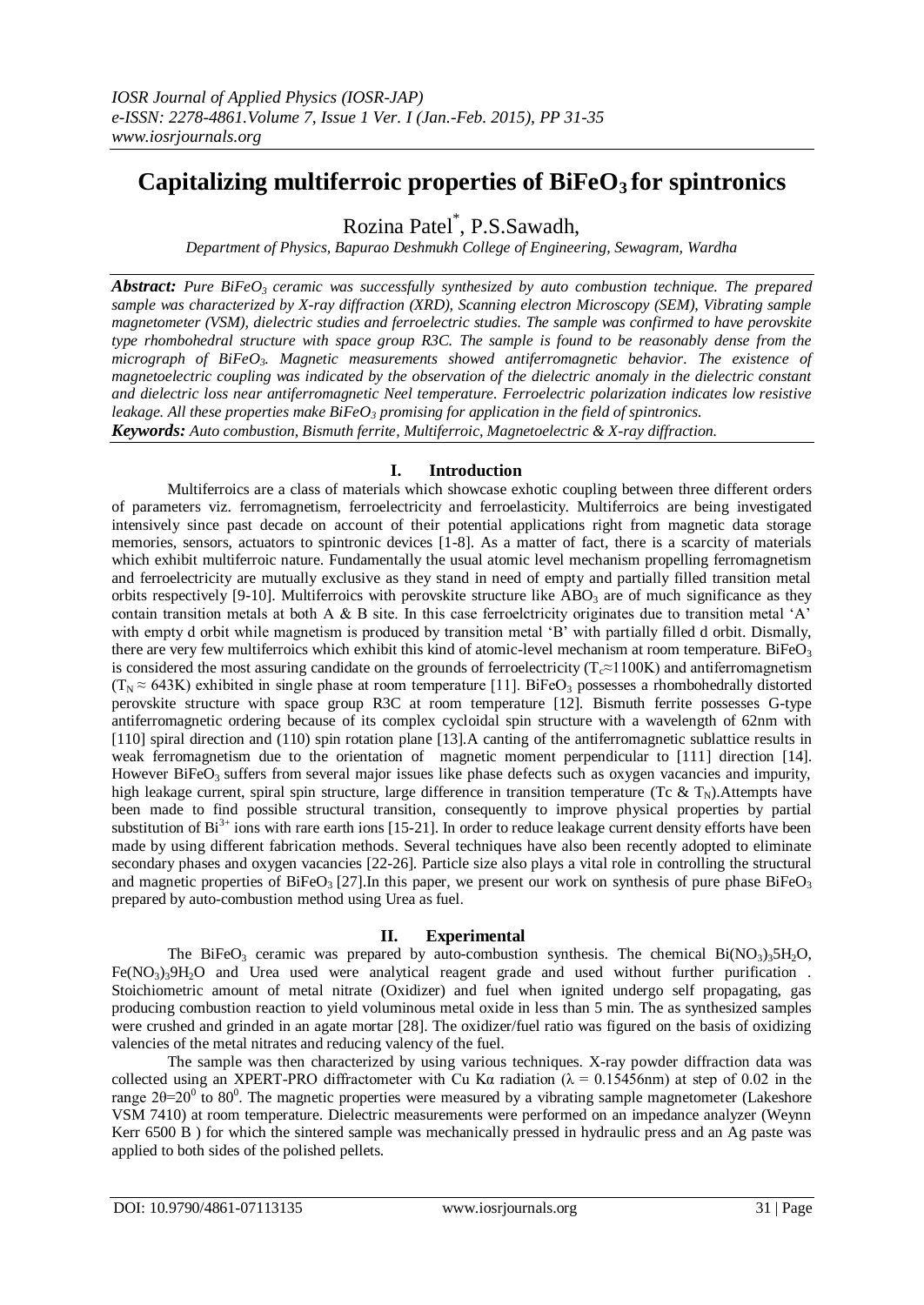# **3.1Structural Analysis**

## **III. Result And Discussion:**

Room temperature powder x-ray diffraction was carried out on BiFeO<sub>3</sub>. All the peaks could be indexed in the rhombohedral distorted perovskite structure with space group-R3c. In order to confirm the crystal structure, the diffraction pattern was Rietveld refined using FULLPROF program. The profile fits for the Rietveld refinement of BiFeO<sub>3</sub> sample is shown in fig [1]. The simulated XRD pattern of sample coincides well with measured XRD pattern. The XRD pattern of  $BiFeO<sub>3</sub>$  was refined with rhombohedral R3C space group with lattice parameters a = 5.573 & c = 13.862, which are in agreement with the values reported earlier [27].



Fig [1] The XRD pattern of pure BiFeO<sub>3</sub>

### **3.2Microstructural Analysis:**

Fig.[2] shows the SEM micrograph of BiFeO<sub>3</sub> ceramic. The micrograph reveals that the sample is reasonably dense and uniform. The grain size is found to be in the range of >500nm, which may affect the Neel temperature and in turn could affect the electrical properties.



**Fig [2] SEM micrograph of BiFeO<sub>3</sub> ceramic**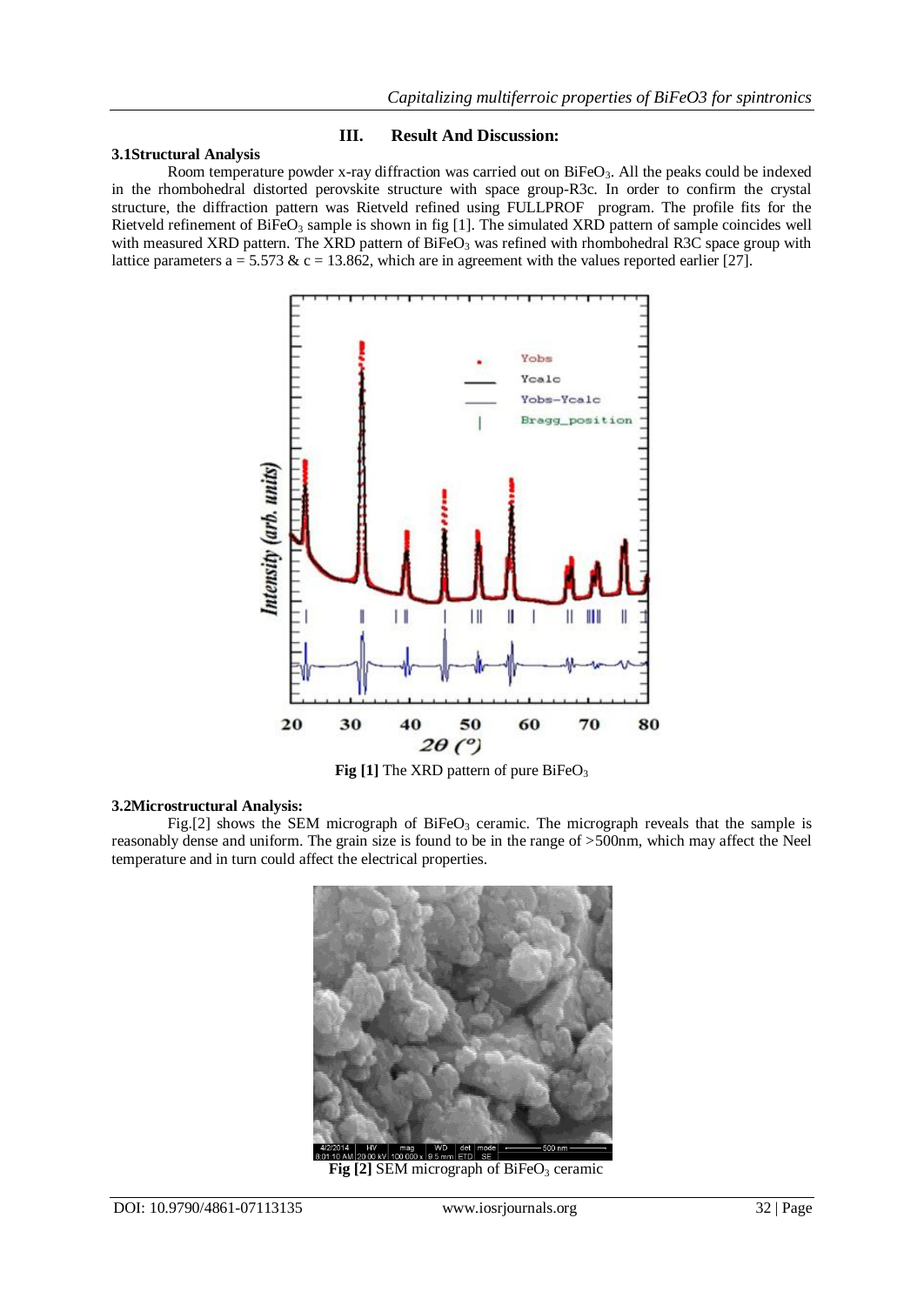#### **3.3 Magnetic properties:**

Room temperature measurement of the magnetization of pure  $BiFeO<sub>3</sub>$  as a function of applied magnetic field is shown in fig [3]. The pure  $BiFeO<sub>3</sub>$  has a linear character without any spontaneous magnetization, thereby confirming the antiferromagnetic nature of the sample. The sample exhibits very low magnetization with almost zero hysteresis. This antiferromagnetic behavior is due to two spin sublattices with ferromagnetic interaction within each sublattice and antiferromagnetic intersublattice interaction [29]. BiFeO<sub>3</sub> exhibits a complex magnetic configuration with antiferromagnetic spin order of G-type ordering where each  $Fe<sup>3+</sup>$  with spin up is surrounded by six nearest neighbors with spin down. This kind of structure is rather spatially modulated, demonstrated by an incommensurate cycloidal structure of wavelength of nearly 62nm. The spiral spin propagation wavevector is along the [110] directions and the polarization is along the [111] directions. These two directions describe the (112) cycloidal plane where the spin rotation occurs. On account of this characteristic the antiferromagnetic vector is secured within the cycloid and gives rise to weak magnetization in BiFeO<sub>3</sub>. The spin exchange interaction in BiFeO<sub>3</sub> is frustrated and can undergo a transition which provides a suitable mechanism for the magnetoelectric effect. This picture is supported by anomaly observed in temperature dependent dielectric constant measurements.



#### **3.4 Dielectric properties:**

Fig  $[4 \& 5]$  shows the temperature dependence of the dielectric constant and dielectric loss at zero bias field and frequency of 100Hz. The dielectric constant is found to be strongly influenced by Maxwell –Wagner relaxation, which is usually observed in transition metal oxides [30]. The dielectric constant exhibits continuous increase in temperature with an explicit anomaly observed in the vicinity of Neel temperature in BiFe $O_3$ samples. This anomaly specifies a phase transition from antiferromagnetic to paramagnetic phase of BiFeO<sub>3</sub> and also manifests a possible coupling between electric and magnetic dipole of  $BifeO<sub>3</sub>$  which is a signature of magnetoelectric coupling where the coupling is between two ising type orders, namely the ferroelectric order and the coupled magnetic order of antiferromagnetic chains and makes  $BiFeO<sub>3</sub>$  a promising material for spintronics[31].

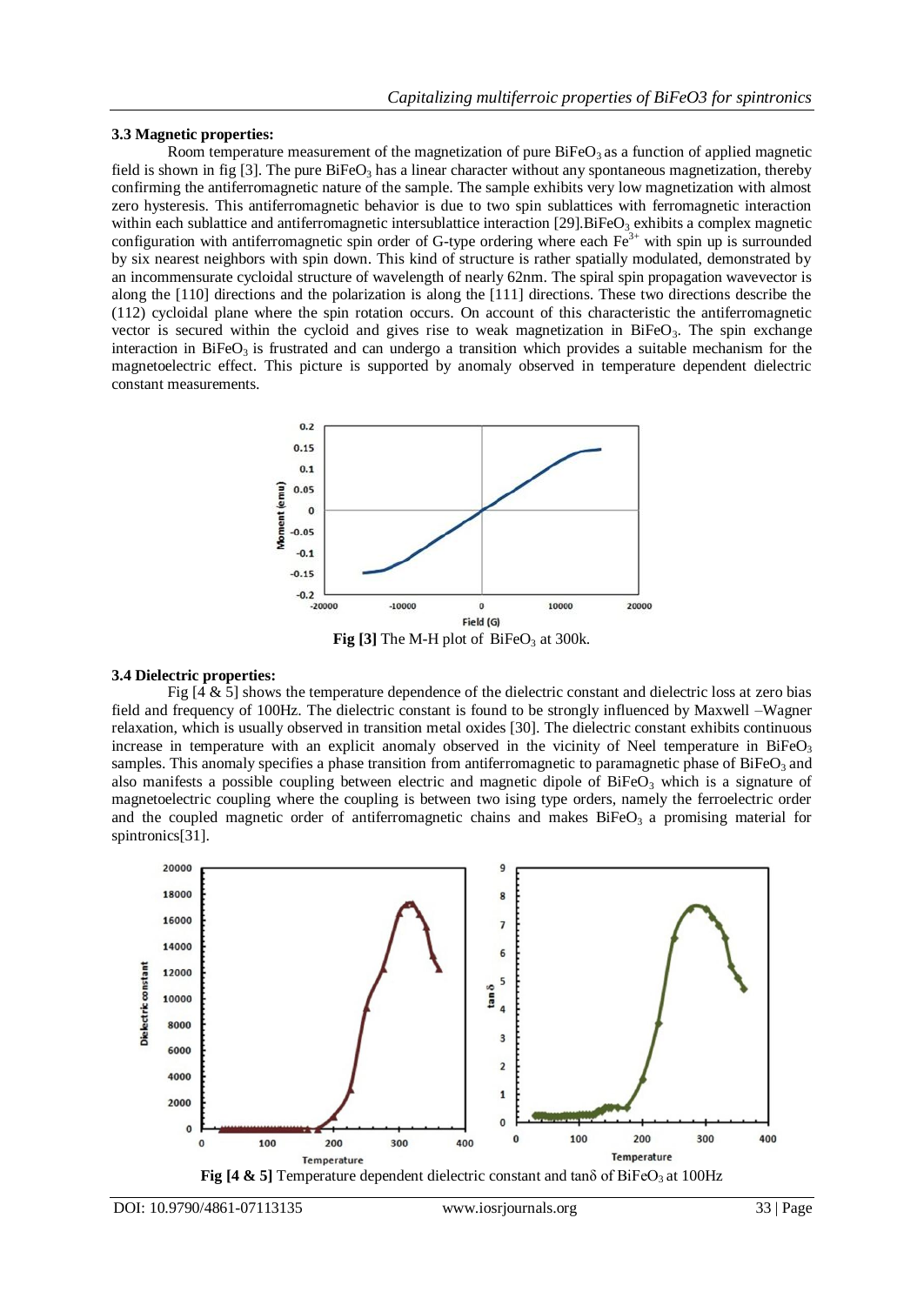

**Fig [6 & 7]** Frequency dependent dielectric loss of BiFeO<sub>3</sub> at 300K

Fig [6 & 7] shows the dielectric constant and dielectric loss as function of frequency of BiFeO<sub>3</sub> at room temperature. Both dielectric constant & loss are found to decrease with increase in frequency in lower frequency range. In this particular range of frequencies all polarizations are present, however the space charge polarization is noticeable according to the theory of dielectric polarization. On increasing the frequency further, both dielectric constant and loss become almost constant. The initial decrease in the values with increasing frequency demonstrates the dispersion due to Maxwell-Wegner type interfacial polarization which goes along with Koop's phenomenological theory [32]. The value of dielectric constant is quite higher for our sample compared to some of the BiFeO<sub>3</sub> prepared by other synthesis techniques [33  $\& 27$ ]. The enhanced value of dielectric constant may be attributed to dense microstructure with distinct grain and grain boundary structures.

## **1.5 Ferroelectric properties:**

The polarization versus electric field (P-E) hysteresis loop of  $BiFeO<sub>3</sub>$  ceramic at room temperature with different applied field is shown in figure [8] at frequency of 50Hz. The P-E loop is not saturated for our measurement system. The loop is quite narrow indicating low resistive leakage. From the P-E loop it can be predicted that dielectric loss or leakage current is imperceptible, which is in good agreement with our dielectric results.



**Fig [8]** Ferroelectric hysteresis loop of BiFeO<sub>3</sub> at 50Hz.

## **IV. Conclusion:**

BiFeO<sub>3</sub> ceramic was successfully synthesized using Auto- combustion technique. The X-ray diffraction spectrum reveals rhombohedral perovskite structure of sample. Magnetic measurement confirms the antiferromagnetic nature of Bismuth ferrite. A noticeable change in the dielectric constant near Neel temperature showed the magnetoelectric coupling between electric and magnetic orders. P-E loop indicates fairly good